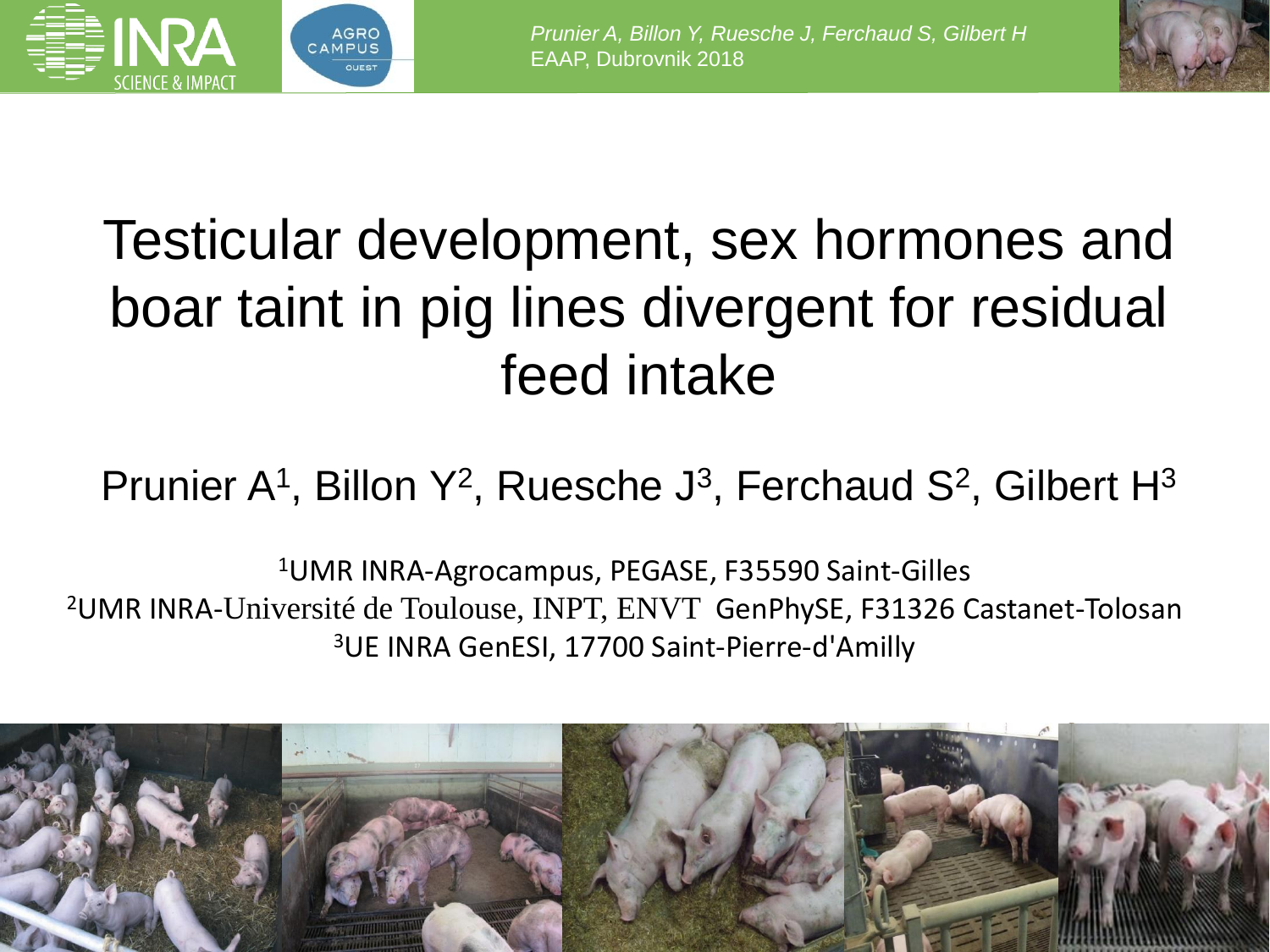## **Introduction**

Improving feed efficiency by genetic selection or better management

❑ rearing entire male pigs

are relevant strategies to reduce

**AGRC** 

- $\checkmark$  feed cost and
- $\checkmark$  environmental waste in pig production

The major constraint for rearing entire male pigs being boar taint, an experiment was performed to

❑ Determine the consequences of a divergent selection on residual feed intake on pubertal development and boar taint



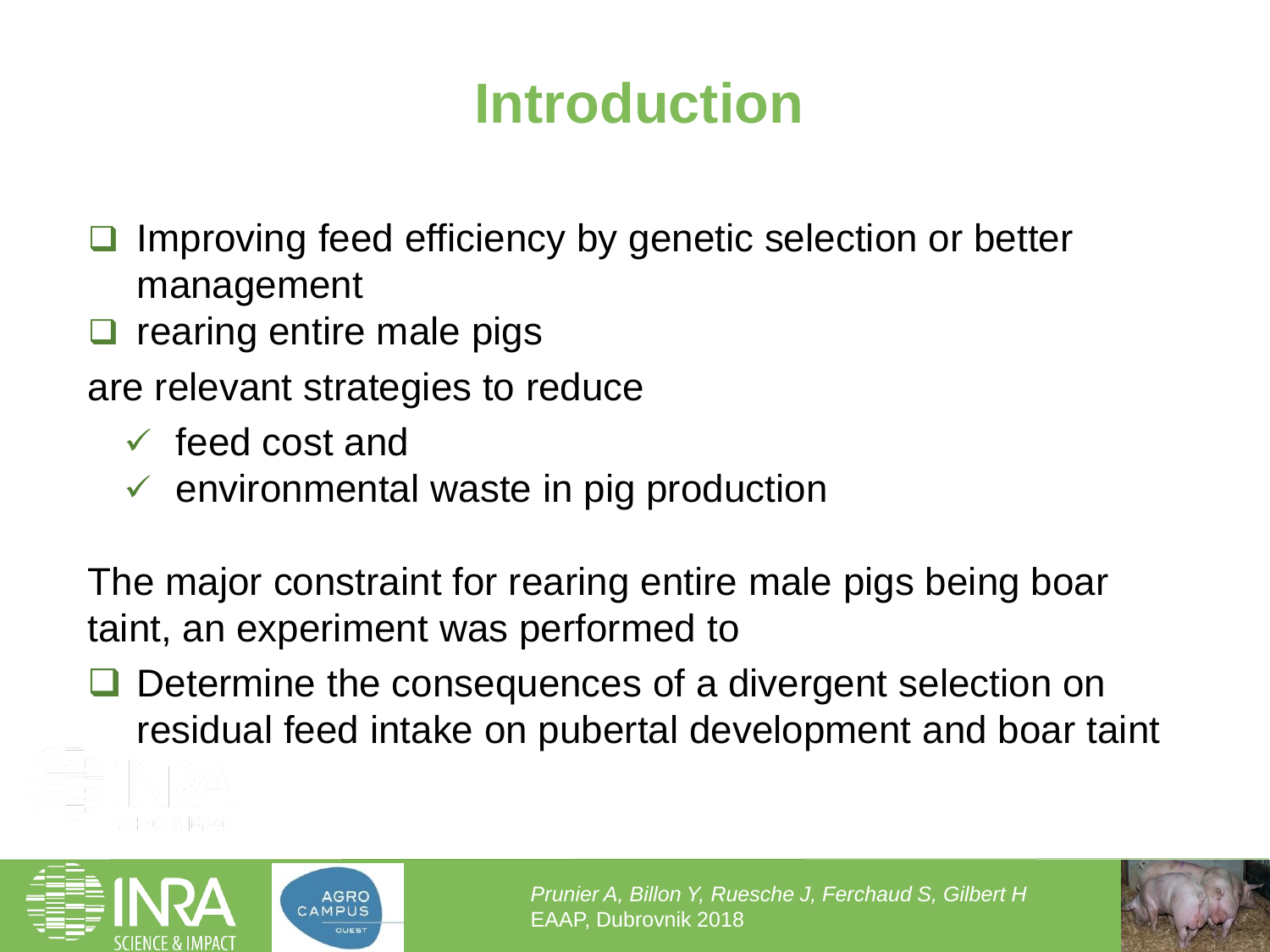## **Introduction**

RFI = Residual Feed Intake is the difference between an animal's actual feed intake and its expected feed requirements for maintenance and growth **HRFI pigs** = bad performers that "waste" nutrients

**LRFI pigs** = good performers that "spare" nutrients



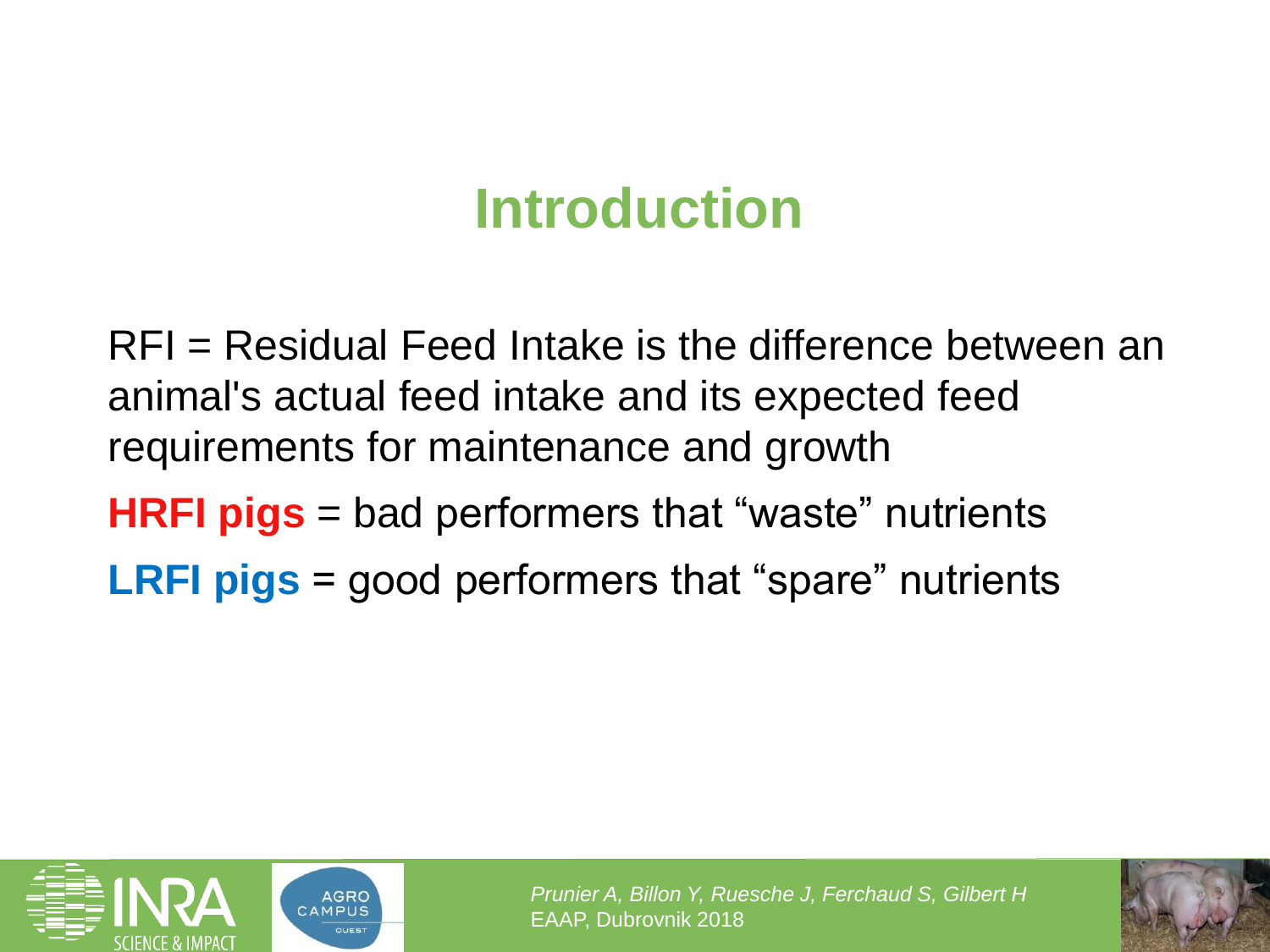## **Material and methods**

Purebred French Large White male pigs from the 9th generation of a divergent selection for RFI were reared in two batches (B1 and B2):

- ❑ **45 LRFI** pigs from 18 litters (24 or 21/batch)
- ❑ **43 HRFI** pigs from 15 litters (24 or 9/batch)
- $\checkmark$  B1 pigs born in February 2016 and slaughtered in July 2016
- $\checkmark$  B2 pigs born in March 2016 and slaughtered in August 2016
- $\checkmark$  Pigs weaned at 28 and slaughtered at 167  $\pm$  1 days of age (mean  $\pm$ SD)
- $\checkmark$  From 70 days of age, pigs reared in groups of 12 on slatted floor with ad libitum access to water and feed (automatic feeder), received a standard diet containing 160 g crude proteins and 10 MJ NE/kg, a minimum of 0.8 g of digestible lysine/MJ NE



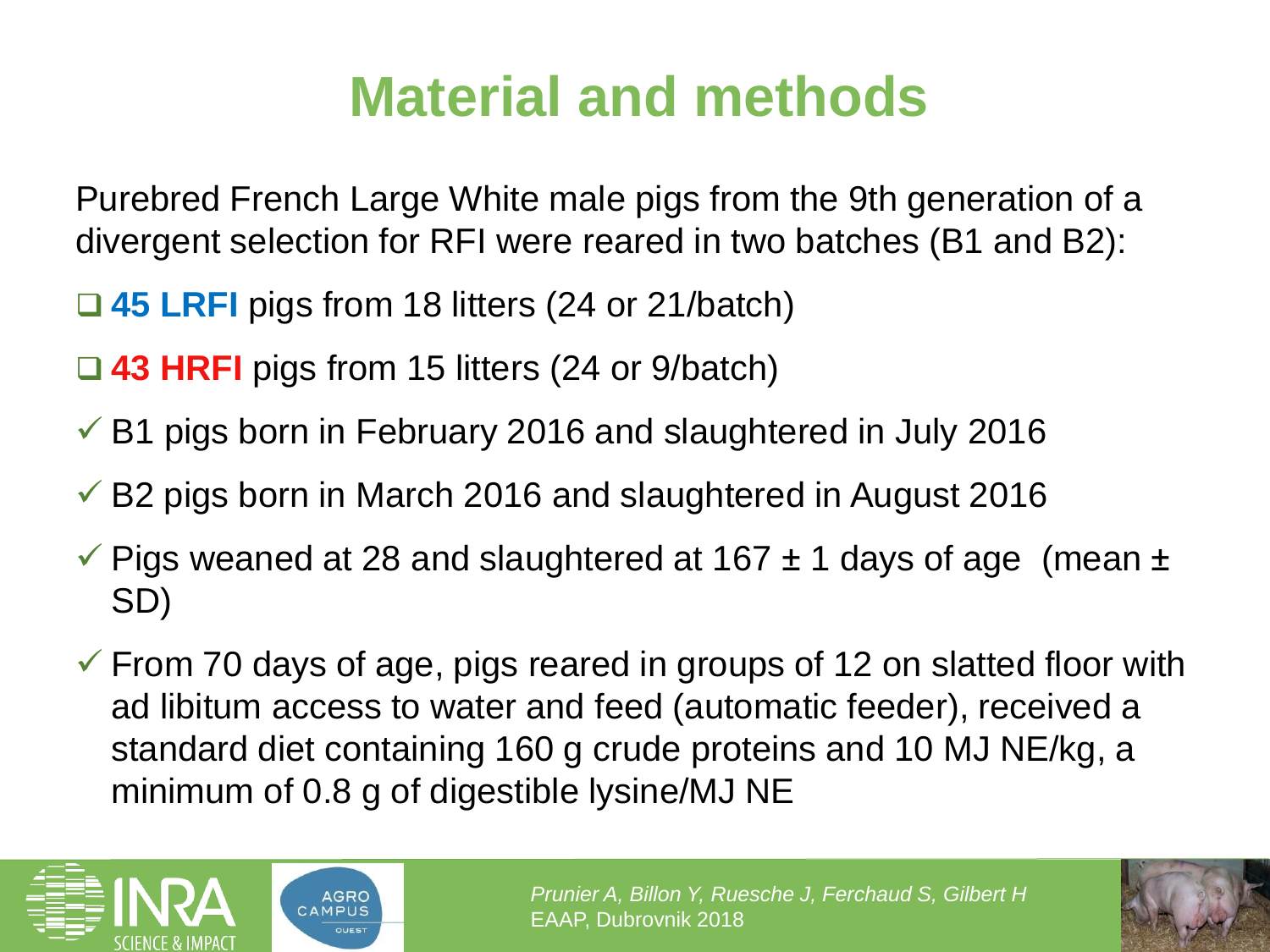## **Material and methods**

- ■Blood samples were drawn at 15  $±$  1 days of age and the day before slaughter for T and E2 measurement (Immunoassay*, ST AIA-Pack hsE2, ST AIA-Pack testosterone, Tosoh*)
- ❑Pigs were weighed at regular interval
- ■At slaughter, a backfat sample was collected in the neck area for A, S and I measurement by HPLC (according to *Batorek et al 2012*)
- At slaughter, the genital tract was removed for testis and epididymis weighing after tissue trimming

All data were analyzed by ANOVA using R, including line and batch and their interaction as fixed effects and litter as a random effect. When necessary, a log or sqrt transformation was applied for normalization before statistical analysis.

Adjusted means are presented



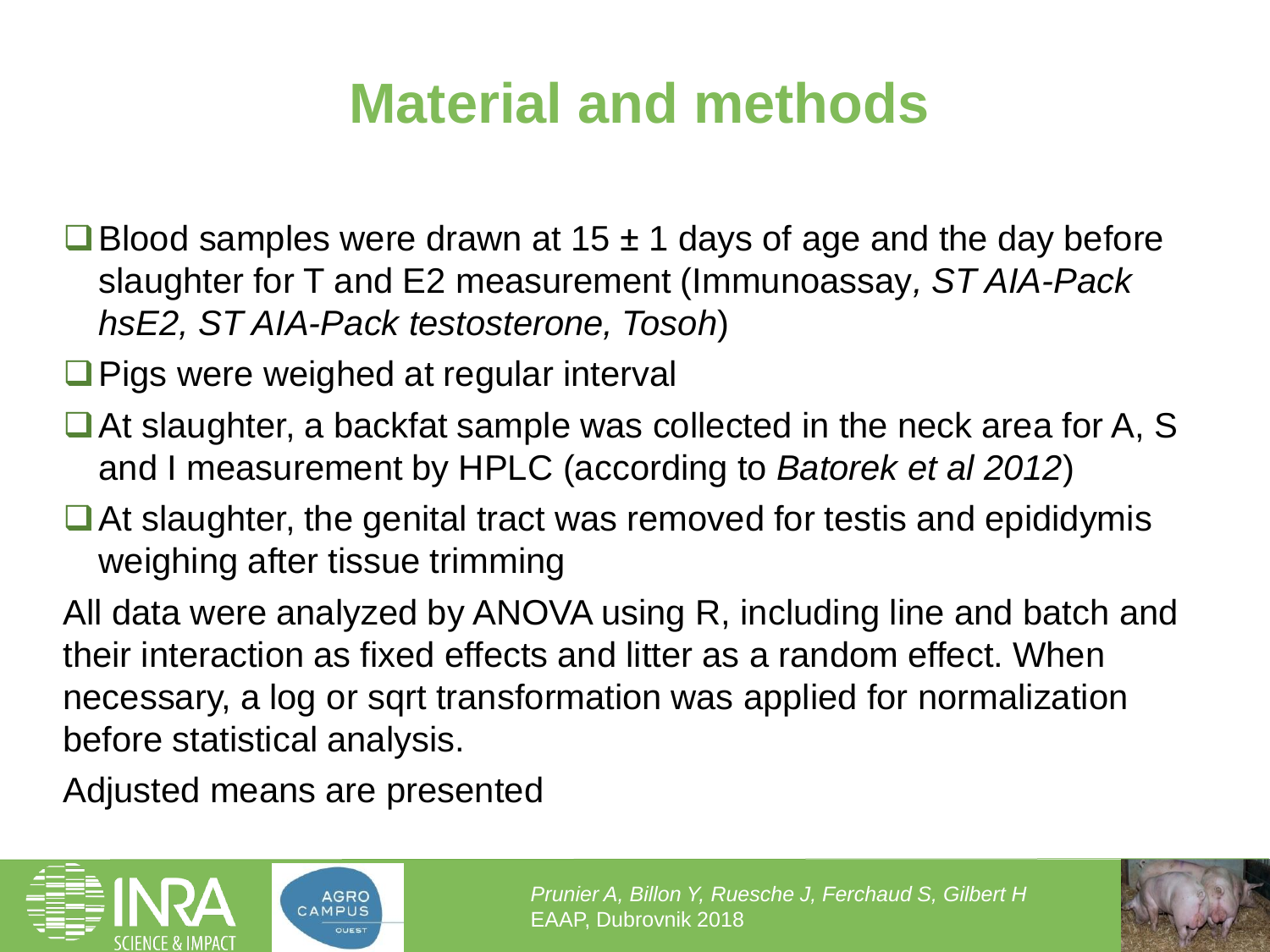### **Results - Growth**

Line  $x$  Repl :  $P > 0.1$ Replicate :  $P > 0.1$ 

Average daily gain



High RFI Low RFI P value Liveweight at birth, kg  $1.65 \pm 0.07$  1.74  $\pm$  0.07  $>$  0.1 Liveweight at slaughter, kg **106 ± 2 b 100 ± 2 a 0.02** Age at slaughter, days  $167 \pm 1$   $167 \pm 1$   $> 0.1$ 

> In agreement with previous results *(Gilbert et al 2017)*



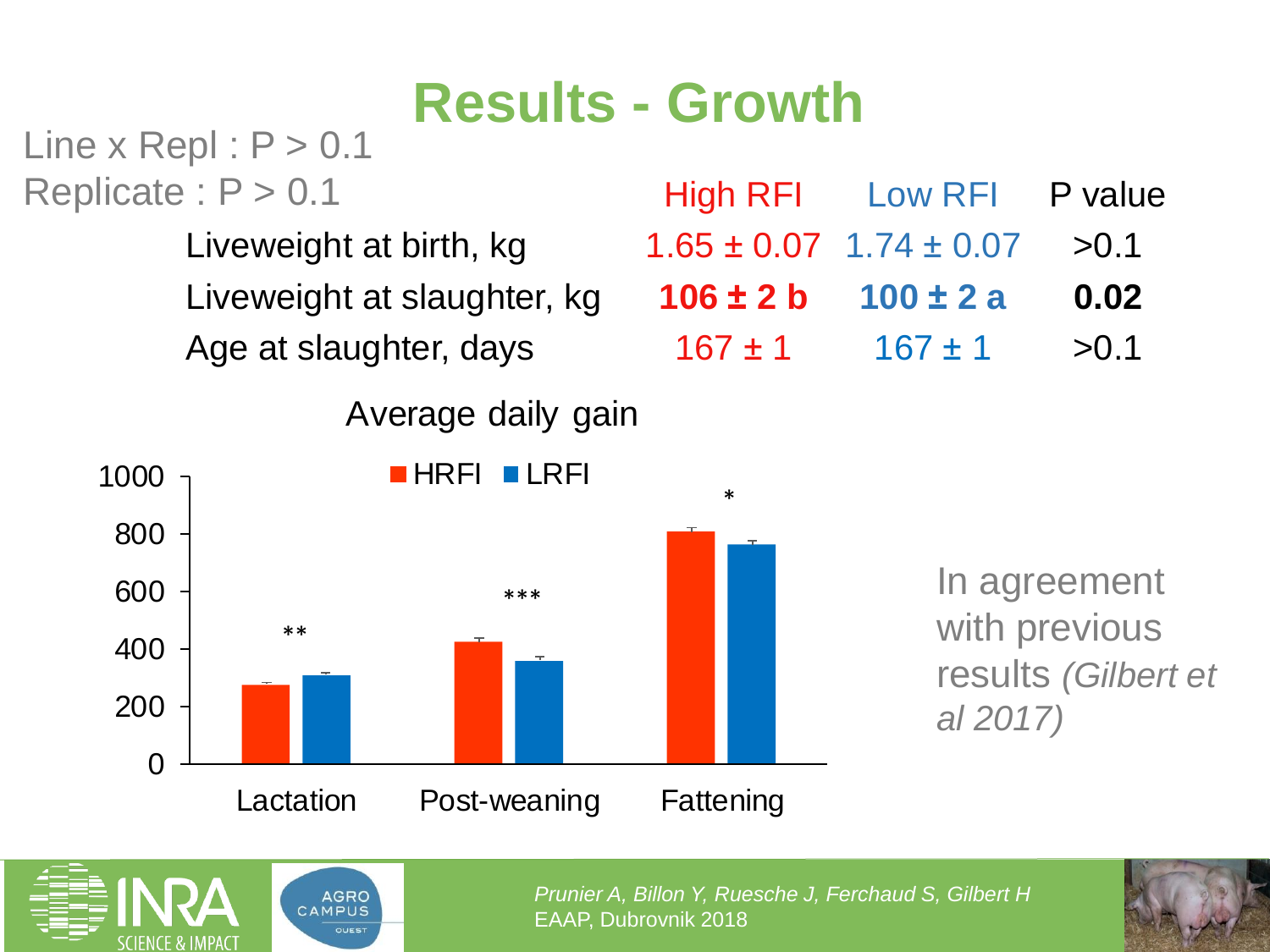### **Results – Development of sex organs**

Line  $x$  Repl :  $P > 0.1$ Replicate :  $P > 0.1$ 



#### AGRO<br>CAMPUS **OUEST**

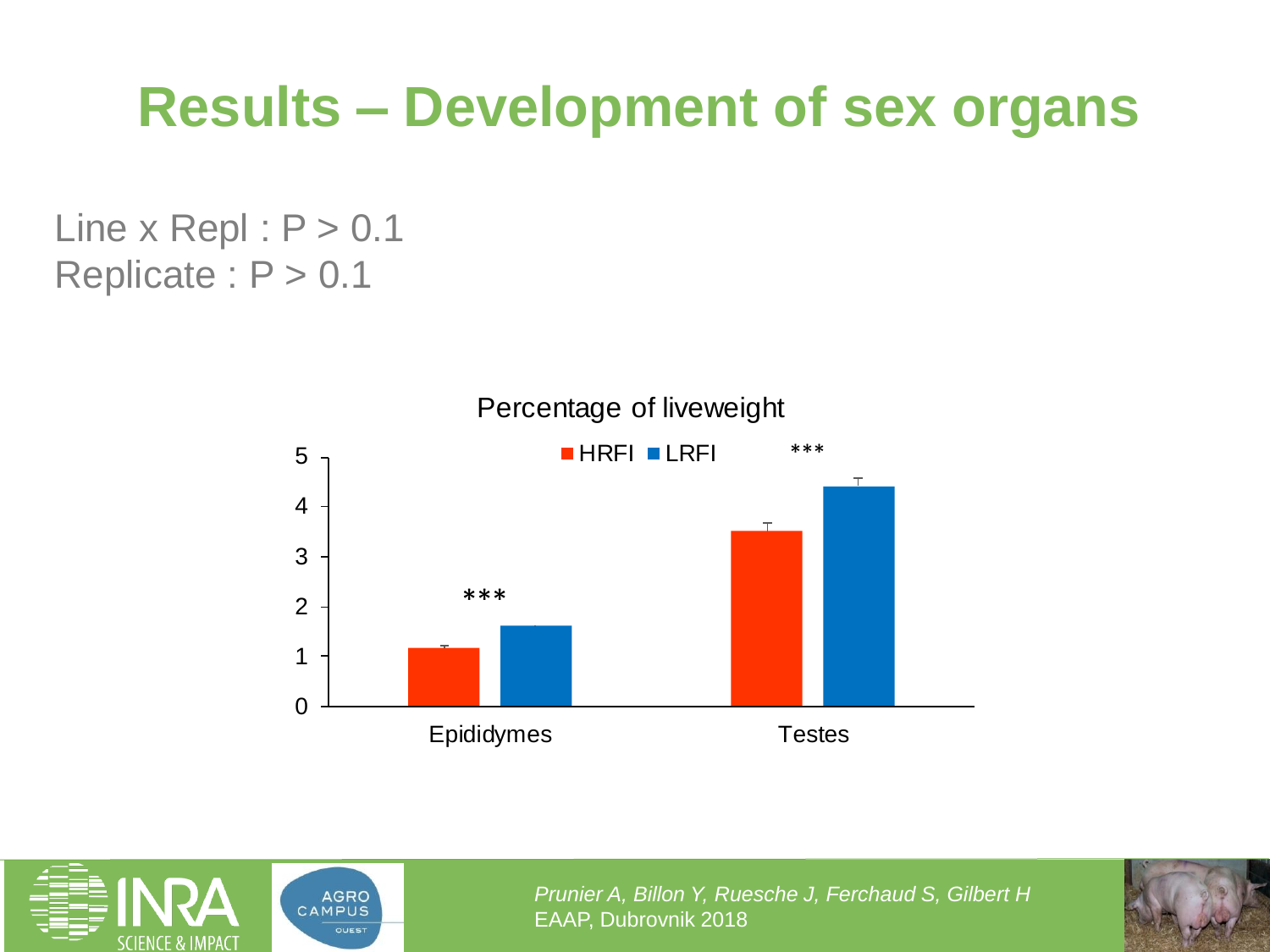#### **Results – Plasma testosterone**

Line  $x$  Repl :  $P > 0.1$ Replicate :  $P > 0.1$ 





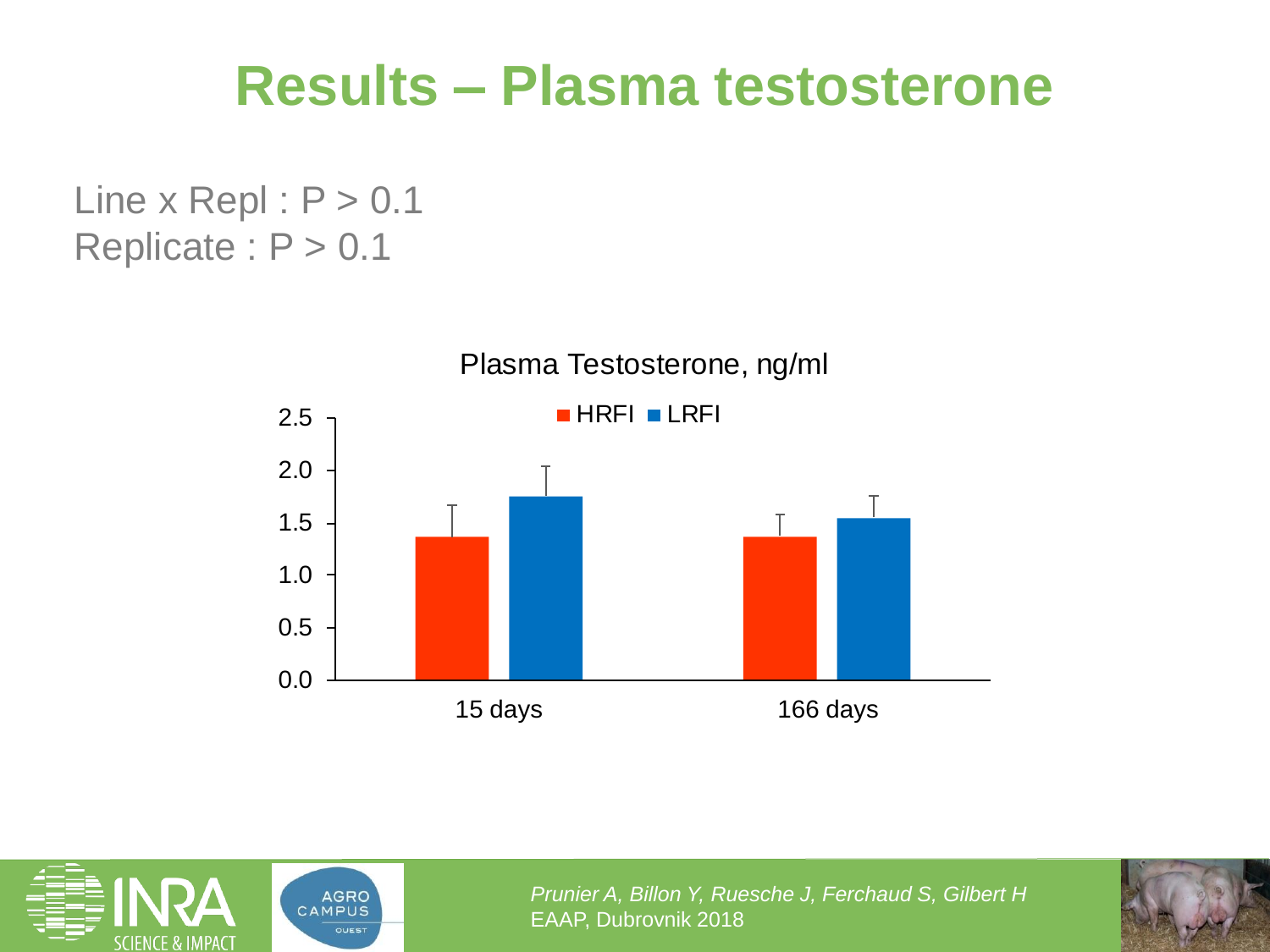### **Results – Plasma oestradiol**

Line  $x$  Repl :  $P > 0.1$ Replicate : P > 0.1





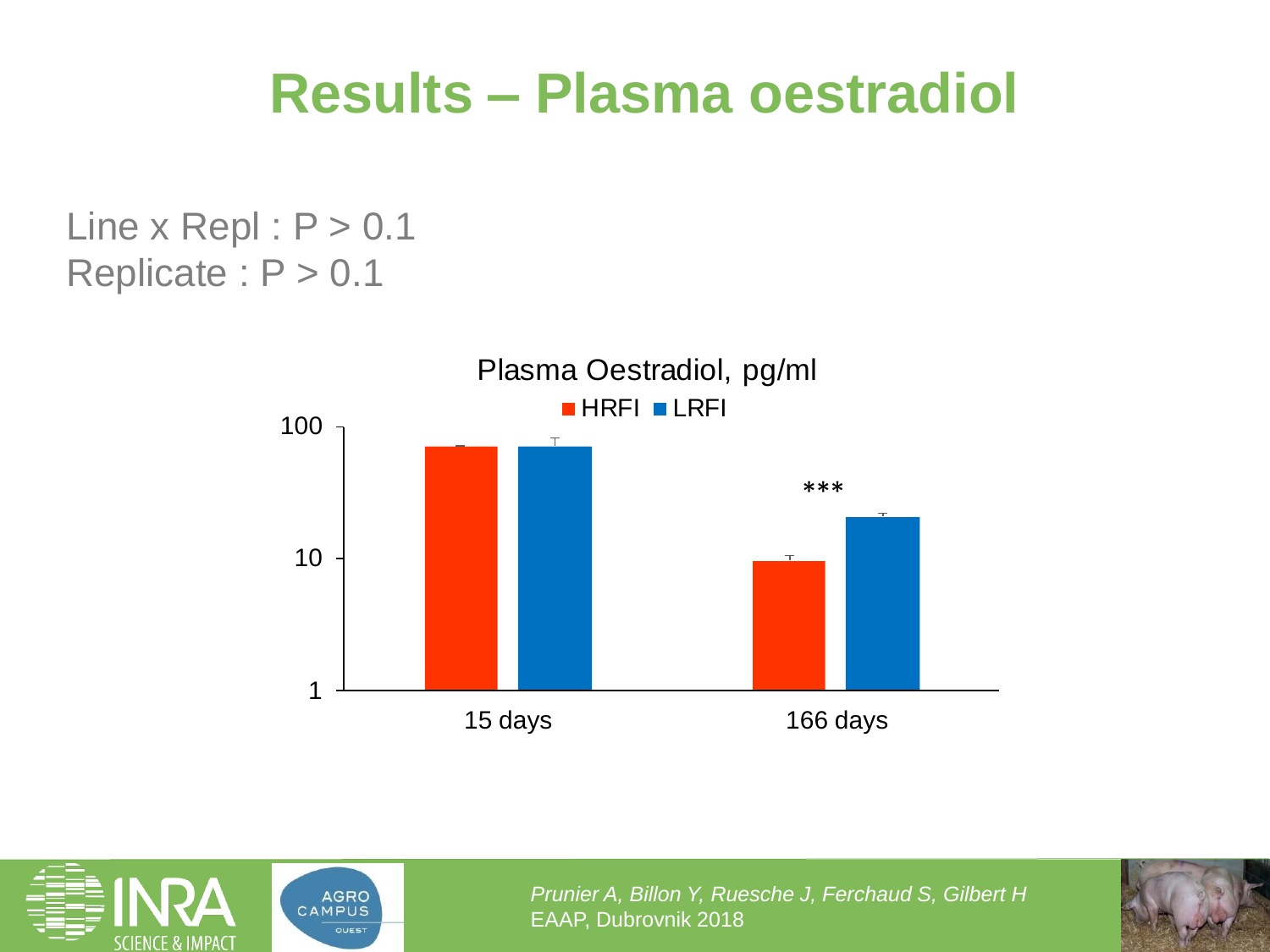## **Results – Fat concentration of androstenone**



Line  $x$  Repl :  $P > 0.1$ Replicate :  $P > 0.1$ 



- ❑ Higher androstenone at slaughter in LRFI is highly coherent with greater development of sex organs and higher concentration of E2 just before
- ❑ Differences in plasma T just before slaughter and both hormone levels at 15 days of age are not parallel to that of androstenone



**AGRO** CAMPUS

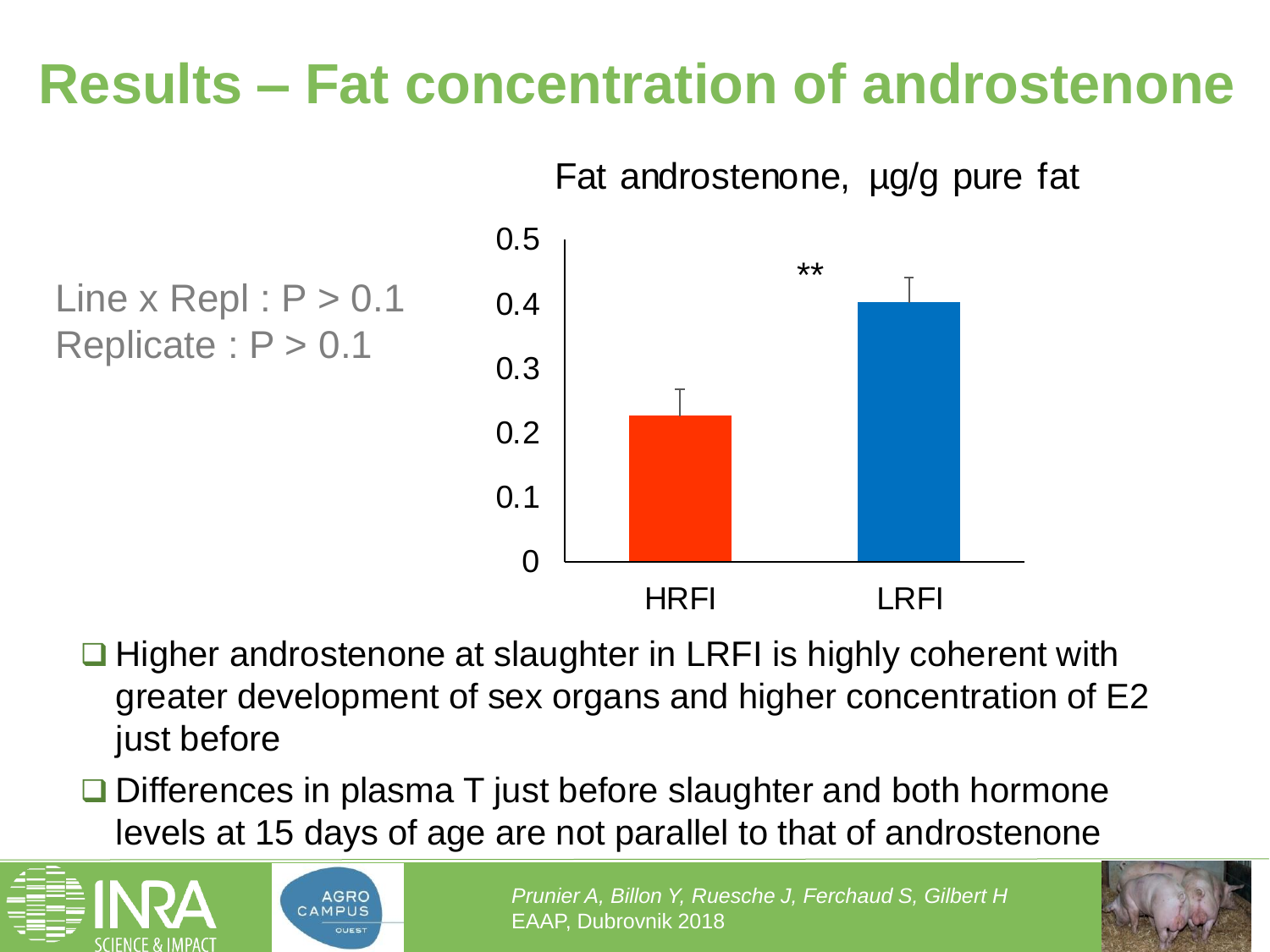## **Results – Fat concentration of skatole**

**Line x Replicate : P = 0.009**



Slaughter of B1 pigs occurred during a summer heat wave that probably explains the high level in agreement with *Hansen et al 1994*